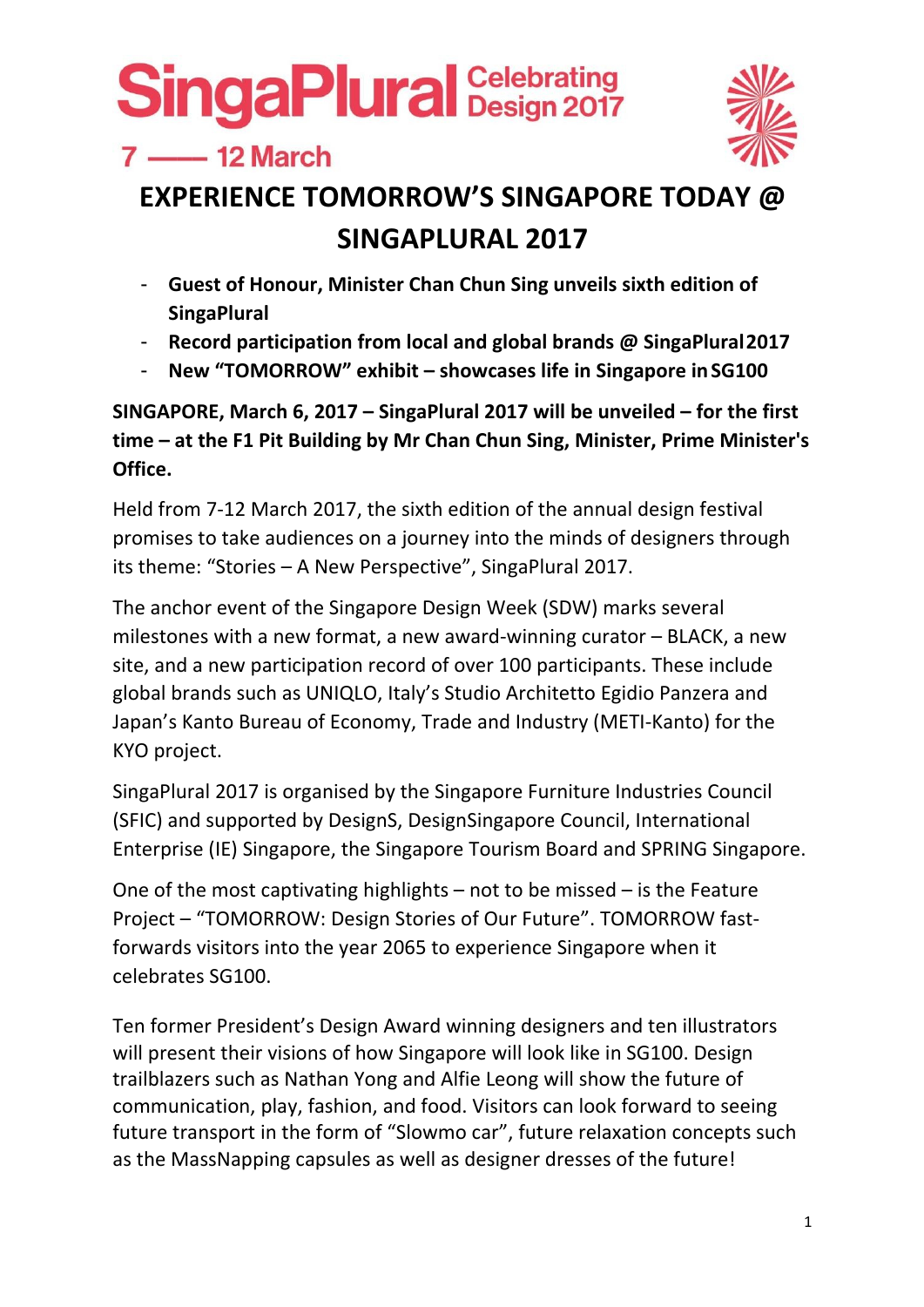

### $7 \longrightarrow 12$  March

Minister in Prime Minister's Office Chan Chun Sing launched SingaPlural 2017. He said: *"* In Singapore's pursuit to move towards a higher value‐added economy, design will be an enabler for innovation and growth. Our enterprises including SMEs can embrace design to create new value, products and markets. The process can also facilitate the creation of new jobs and skills for our workforce. SMEs are an integral part of our economy and I am happy to see the creativity that several of these SME participants have shown at SingaPlural."

On welcoming Minister Chan to SingaPlural 2017, Mr Mark Yong, President of SFIC and Chairman of SingaPlural, said: "Design adds a real and increasingly important competitive edge for all companies today. According to the 2015 dmi:Design Value Index – which tracks the value of publicly held companies using design management criteria – design‐led companies have maintained significant stock market advantage over the last 10 years, outperforming the S&P by an extraordinary 211%."

"It is no secret that well‐designed offerings contribute to financial success as such products will positively influence user experience and hence generate demand. More companies are making use of design as a strategic capability. In fact, today there are more organisations building design capabilities to gain real value in terms of improved revenue and higher productivity," the Chairman of SingaPlural added.

Mr Yong continued: "These include those in services, non‐profit, management and consulting firms, and even governments. As you can see from our participants at SingaPlural, SMEs are increasingly taking the design route to race ahead in the competitive business landscape. We have scored another new record this year – with more than 100 participants compared to 79 last year."

"Global and local partnerships such as UNIQLO's partnership with local design firms Machineast and Roots, homegrown SME Ewins with Italy's Studio Architetto Egidio Panzera and METI‐Kanto with Singaporean architectural firm WOHA Architects will continue to put Singaporean design on the world map," he added.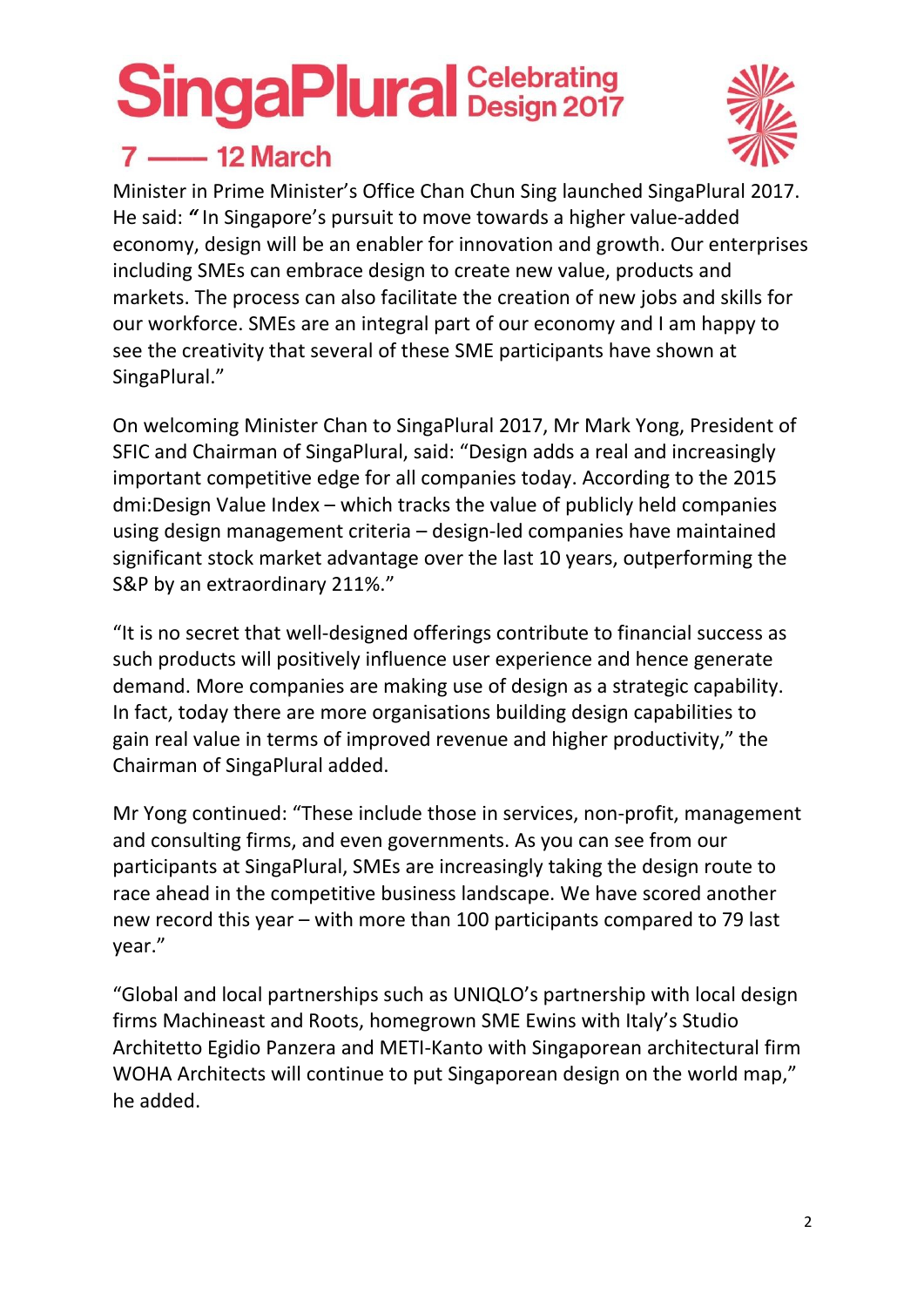## $7$  - 12 March



In addition to the visionary Tomorrow feature project, SingaPlural 2017 has also assumed a new format which comprises four categories of exhibits: Projects, Platforms, Pop‐ups, and Partners.

BLACK's Jackson Tan, curator of SingaPlural 2017, said: "BLACK wants to give a new, refreshing take on how the SingaPlural design festival is run. Despite SingaPlural being in its sixth edition, our team found that there were more creative angles left unexplored. Eventually, we decided on the theme of stories to attempt to forge a strong connection with our visitors. We want them to see the creative processes and narratives behind the designers and their displays – in a relatable way through interactive and visual offerings."

#### **Projects and Platforms for Material Transformation**

Projects are a showcase of designs created through collaborations between designers and brands. In SingaPlural, these collaborations take the form of design installations that highlight the properties of certain materials, products, services, or technology.

One key highlight will be a project by International clothing brand, UNIQLO which teamed up with local design studios Roots and Machineast to feature the technology behind UNIQLO's AIRism clothing line. Visitors will be able to enjoy a series of mini games and installations which emphasise the quick‐dry and breathable aspects of AIRism.

Platforms are a showcase of designs by younger designers and creators aged 35 years old and below. It provides new perspectives and stories in order to challenge existing paradigms.

One of the concepts ‐ *The Sweet Melting of Time* aims to create new ways of overlapping the fields of Design and Art through a visually sensational experience narratively curated through the exploration of iconography.

#### **Pop‐Ups for Retail Innovation**

The Pop‐up segment features and promotes the growth of local Singaporean brands through exclusive products co‐created via collaborations between retail brands and local designers. This segment also aims to showcase how retailers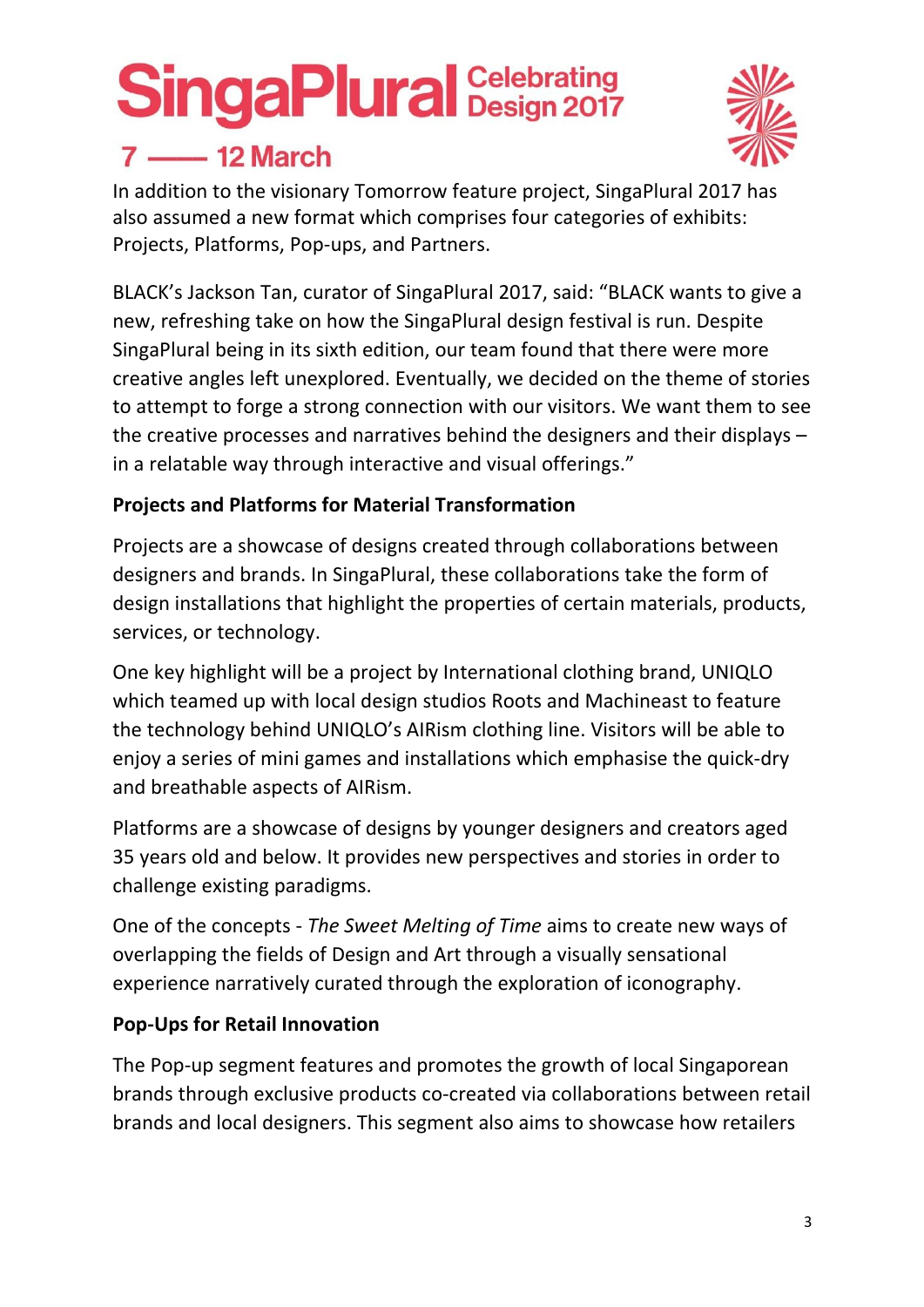

### $7$  - 12 March

can use design to enhance the experiential value of their products. Through design, local brands can add new touch points to impress customers

Nine local brands will launch their unique and SingaPlural‐exclusive offerings for visitors to sample and buy.

Some of the SingaPlural‐exclusive products include the exquisite No. 835 Seri Kaya Tea, a unique blend made by ETTE TEA using Pandan leaves, that is available in both tin and bottled versions. Visitors can also look forward to custom notebook covers from Bynd Artisan's *Drawn from Our Own Device*. It integrates human and robotic elements to craft personal and bespoke items for customers on the spot. Here, visitors attempt to control a drawing machine while crafting their own notebook cover.

#### **Partnerships to Celebrate Design**

Partners are a segment that engages affiliates – such as schools or professional associations – to participate in the celebration of design.

"SingaPlural 2017 features a fresh festival format that will entice and engage visitors to think about the value of design and its ability to transform their lives," said Mr Bacus Boo, festival director of SingaPlural 2017.

SingaPlural 2017 continues to break new ground with collaborations between premier local firms WOHA architects and the Ministry of Design with METI‐ Kanto through the KYO Project.

The KYO Project brings Japanese craft makers and Singaporean designers together to form one‐of‐a‐kind furniture and lifestyle products to be shown at the design festival. KYO also commemorates SJ50 or 50 years of established diplomatic relations between Japan and Singapore.

SingaPlural 2017 is held in conjunction with the International Furniture Fair Singapore/ASEAN Furniture Show and Nook Asia. It is also the anchor event of the Singapore Design Week organised by the DesignSingapore Council, a part of the Ministry of Communications and Information.

Tickets for unlimited entries will be sold on‐site at \$10 each. Local students, children 12 years and below as well as senior citizens aged 60 and above will enjoy free admission.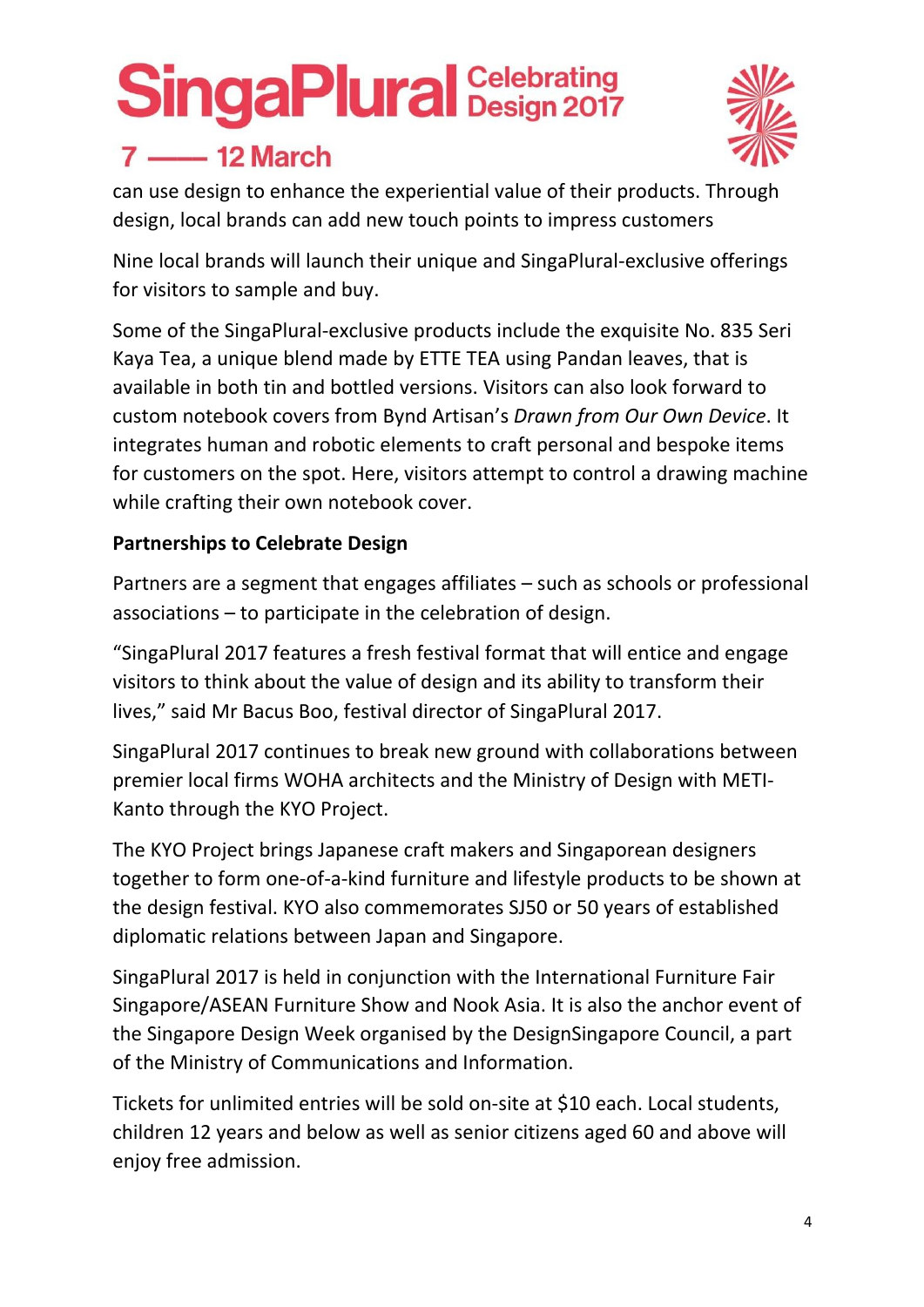## $7$  - 12 March



There will also be a free shuttle bus service on March 10‐12 – 11am to 9pm at 15 minute intervals – from the National Design Centre (back entrance) to the F1 Pit Building.

*SingaPlural 2017 is open to the public from 7‐12 March 2017, 11am to 10pm daily. For more information, please visit the www.SingaPlural.com website.*

#### **ABOUT FESTIVAL CURATOR**

BLACK is a multi‐disciplinary creative agency based in Singapore specialising in branding, design and curation. Notable projects include the brand concept and identity of SG50 ‐ to celebrate Singapore's golden jubilee and CREATIVE©ITIES ‐ an exhibition that "maps creativity in Asia Pacific's cities today". Jackson Tan is the creative director of BLACK who was awarded 'Designer of the Year' in 2007, President's Design Award and the PROMAX ASIA BDA Gold in 2001, 2002, 2003, 2008, 2009 and 2010. BLACK was also named Asia's Top Design Practice in the Singapore Design Awards 2015.

#### **ABOUT FESTIVAL ORGANISER**

Singapore Furniture Industries Council (SFIC) was established in 1981 as the official representative body of Singapore's furniture and furnishings industry. Its membership comprises furniture manufacturers, interior fit‐out specialists, retailers, designers, as well as furnishings and materials suppliers. Currently, the council represents 95% of established furniture manufacturers in Singapore, of whom 65% have subsidiary manufacturing plants in various countries across the region, including China, Indonesia, Malaysia, Myanmar, Thailand, and Vietnam.

SFIC's primary role is to promote the interests of its members and of the Singapore furniture and furnishings industry. For 36 years, SFIC has helped its members to adapt to changes in the business environment by introducing trade, talent, design development and business innovation activities, as well as upgrading business capabilities. Revolving around SFIC's 3i strategic framework – Improve, Innovate, and Integrate, all of the Council's programmes aim to grow the local furniture and furnishings industry and ultimately, to strengthen the 'Singapore brand' globally.